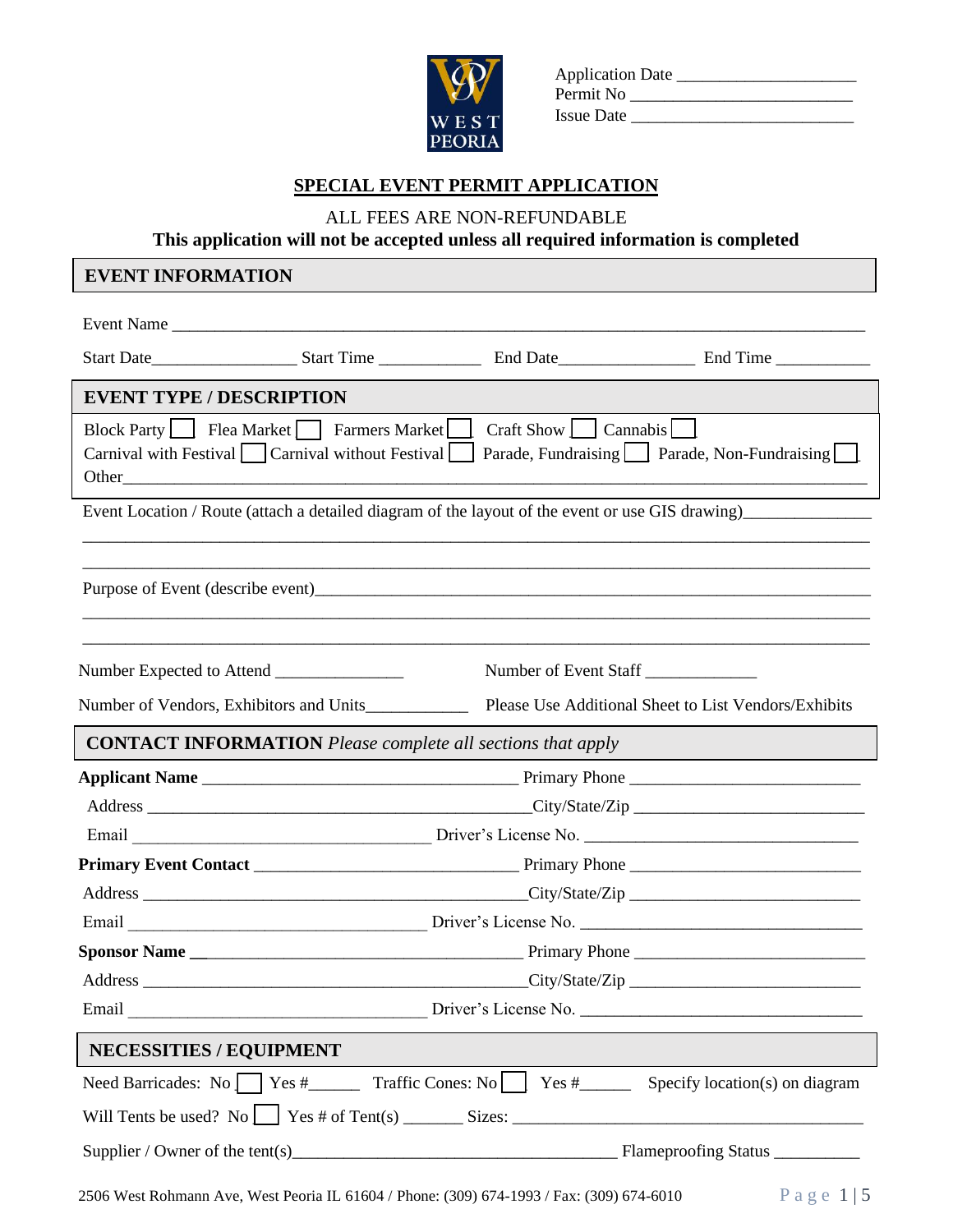| <b>ALCOHOL</b>                                                                                                                                                                                                                                                                                               |  |  |  |  |
|--------------------------------------------------------------------------------------------------------------------------------------------------------------------------------------------------------------------------------------------------------------------------------------------------------------|--|--|--|--|
| Alcoholic liquors are served? No $\Box$ Yes $\Box$ If yes, Proof of Dram Shop Insurance must be provided if not on file                                                                                                                                                                                      |  |  |  |  |
|                                                                                                                                                                                                                                                                                                              |  |  |  |  |
|                                                                                                                                                                                                                                                                                                              |  |  |  |  |
|                                                                                                                                                                                                                                                                                                              |  |  |  |  |
| <b>MUSIC</b>                                                                                                                                                                                                                                                                                                 |  |  |  |  |
|                                                                                                                                                                                                                                                                                                              |  |  |  |  |
| <b>OTHER</b>                                                                                                                                                                                                                                                                                                 |  |  |  |  |
| Will Fireworks be used? No $\Box$ Yes $\Box$ If yes, MUST provide a copy of State permit<br>Will there be amusement rides? No $\Box$ Yes $\Box$ If yes, MUST provide copy of State permit/license<br>Security (if applicable) No $\Box$ Yes $\Box$ If yes, provide the following. Number of Officers: $\Box$ |  |  |  |  |
|                                                                                                                                                                                                                                                                                                              |  |  |  |  |

### **FEE SCHEDULES**

*Applicants must file at least ten (10) days prior to the event; incomplete applications may be rejected. Additional fees apply for Cannabis event and/or temporary Liquor license.*

### *Special Event Application*

 \$25.00 file within 60 days \$50.00 file within 30-59 days \$75.00 file less than 30 days *No Fee* – Block Party

#### *Temporary Liquor License*

 1 Day – \$25.00 2 Days – \$33.00 3 Days – \$42.00 4 Days – \$55.00 5 or more – \$83.00  *Cannabis Temp License* 1 Day - \$100.00 2 Days - \$150.00 3 Days - \$200.00

#### **INSURANCE REQUIREMENTS**

 *Certificate of Liability is needed naming the city, property owner and sponsor as co-insured parties. The amount of insurance shall be:*

Flea market, farmers market, craft show – \$100,000.00 / occurrence / aggregate

Festival without carnival – \$250,000.00 / occurrence / aggregate

Festival with carnival – \$500,000.00 / occurrence / aggregate

Fundraising parade – \$100,000.00 / occurrence / aggregate

Non-fundraising parade – \$250,000.00 / occurrence / aggregate

Temporary Cannabis Event - \$250,000.00 / occurrence / aggregate

Block Parties – none

## **SITE PLAN**

**A detailed site plan must be included with all event applications. Site plan must show the area of the event, entrance and exit, restrooms (if applicable), security check points (if applicable), ambulance entrance etc. See Title 5, Chapter 6 for more details.**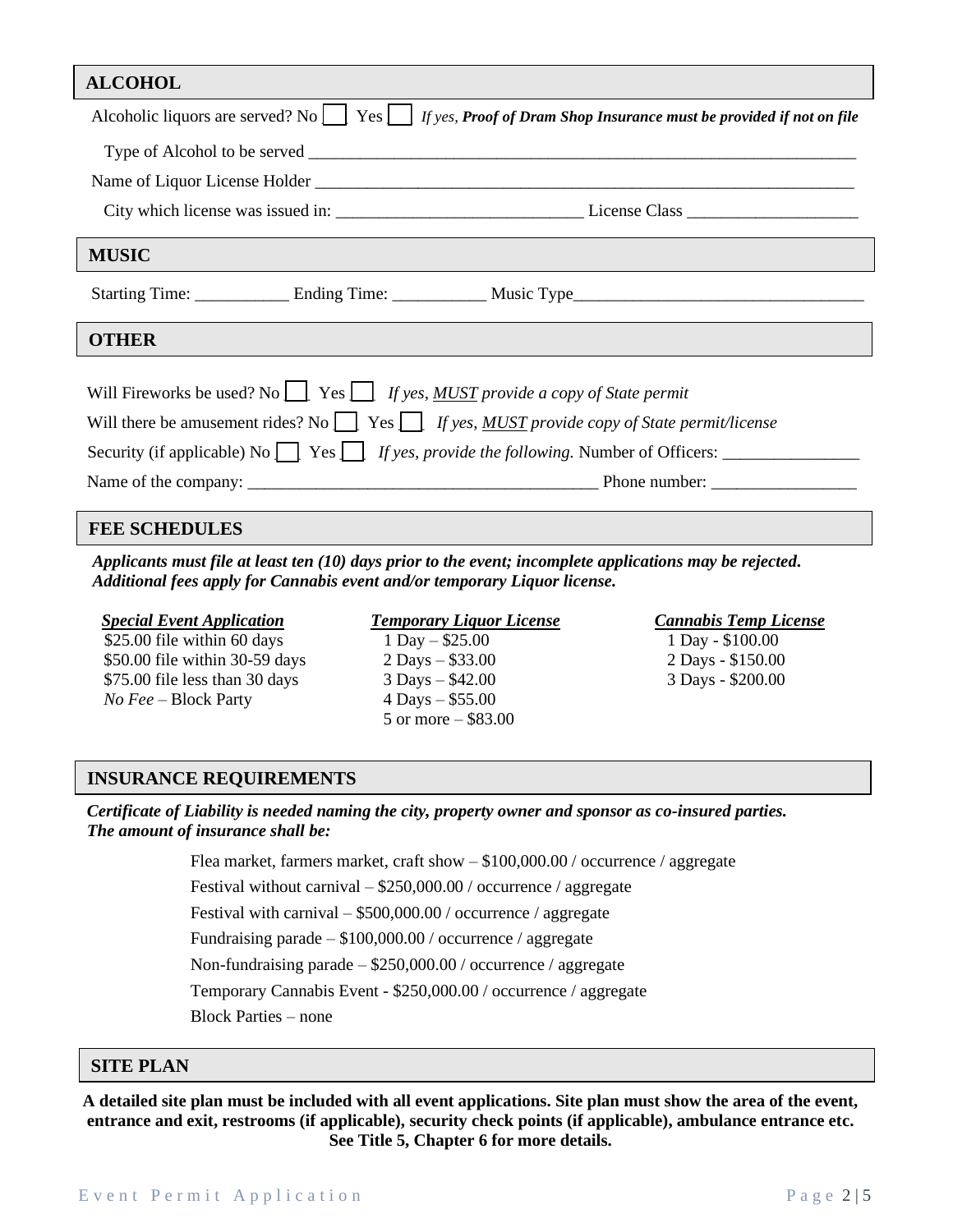# **PLEASE READ CAREFULLY**

### **Application Submission**

- 1. Temporary Cannabis Event applications must be submitted at least **15 days** prior to the date of the event.
- 2. All other permit requests must be submitted with a layout a minimum of **10 days** prior to the date of the event.
- 3. If the event is being held on private property or leased property, evidence of approval by the property owner/manager may be required.
- 4. Event organizers are responsible for the following:
	- a. Pickup and return of all city-owned equipment
	- b. Replacing equipment that is lost, damaged or destroyed
	- c. Equipment setup at the designated time and teardown immediately following the event

### **List of Vendors/Exhibits**

At least 24 hours before the start of an event, or if the event is on a weekend, the Friday prior to the event by 5:00 pm, the organizer shall present to the city a list of all vendors, exhibitors, and units to appear at the event. Such list shall include the following information for each party:

- 1. Name of the person, and if a corporation, its principal officer(s) name(s)
- 2. Address and telephone number of the business
- 3. Name, address, telephone number and driver's license number of the person who will be responsible for the operation in the city
- 4. If the event is scheduled to last more than one day, the organizer shall update the above list prior to the day before the opening of the event on any given day

### **Services Supplied by Organizer**

The organizer of any event on city-owned or public grounds or private property shall be responsible for providing the following services as needed to the event at its cost:

- security
- sanitation services
- trash receptacles
- trash disposal
- restroom facilities
- registration & coordination of exhibitors, vendors & units
- fencing
- tents or temporary structures
- hookup of booths & attractions to the master electrical and water systems
- cleanup of event site
- all repairs to damage of city-owned property

#### **Alcohol**

If alcoholic liquor is to be sold or served, the organizer shall, prior to the event, ensure the city has a certificate of dram shop insurance naming the city and liquor licensee as co-insured parties. A Temporary License and a State License if applicable, will be required by a license holder to conduct business anywhere else besides his/her license location. All outside events require orange fencing to mark the area in which customers are to be contained for the event. No open containers are to be outside the established area at any time.

#### **Cannabis**

If cannabis and/or cannabis-infused products are to be sold, served, or otherwise consumed on the event premises as part of the event, the applicant must provide to the City: (1) proof that the applicant is 21 years of age or older; (2) a written plan detailing how persons under 21 years of age will be prevented from entering the cannabis event premises; and (3) evidence indicating that the cannabis event premises is not located (a) in an area that is zoned exclusively for residential use, and (b) within 1,000 feet of a public or private elementary or secondary school.

#### **Damage to Property**

In the event there is damage to city-owned property or public grounds, the organizer shall within 15 days from the date of billing by the city, make arrangements with the City Administrator or his/her designee to reimburse the city an amount determined to be appropriate to compensate the city for any and all damages to city-owned property incurred as a result of the event.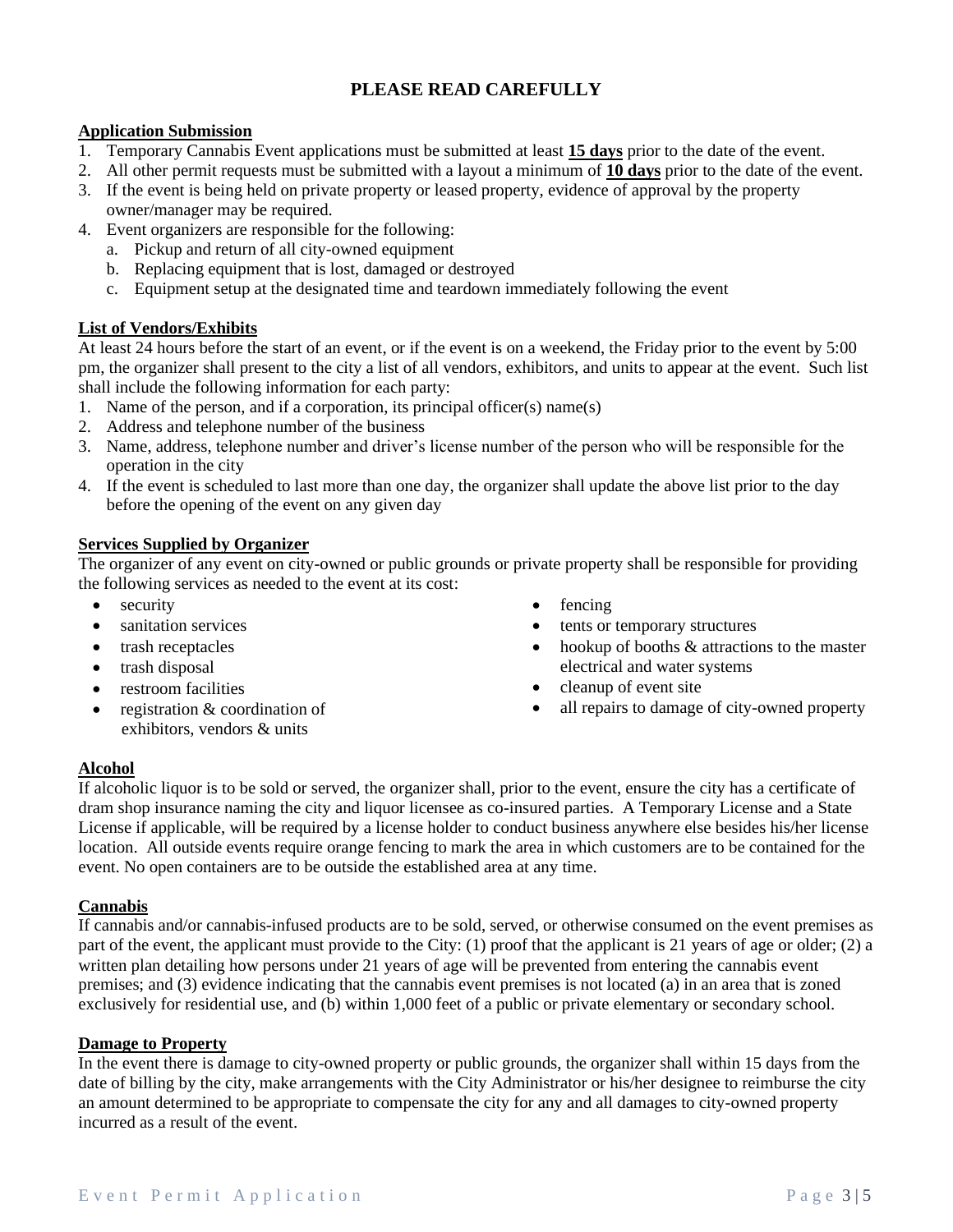I /we swear/affirm that I/we have read the above information and will not violate any of the Ordinances of the City of West Peoria or laws in the State of Illinois or laws of the United States of America in the conduct of the event described herein and that the statements contained in this application are true and correct to the best of my/our knowledge and belief. The undersigned hereby make(s) application for the issuance of a city event permit.

Print Name of Person Filing Application Signature / Date

\_\_\_\_\_\_\_\_\_\_\_\_\_\_\_\_\_\_\_\_\_\_\_\_\_\_\_\_\_\_\_\_\_\_\_\_\_\_\_\_ \_\_\_\_\_\_\_\_\_\_\_\_\_\_\_\_\_\_\_\_\_\_\_\_\_\_\_\_\_\_\_\_\_\_\_\_\_ /\_\_\_\_\_\_\_\_\_\_\_\_\_

# *FOR OFFICE USE ONLY – DO NOT WRITE BELOW THIS LINE*

|                                                  | Fee Collected: Cash: Cash: Check: Credit:             |                    |                          |
|--------------------------------------------------|-------------------------------------------------------|--------------------|--------------------------|
| <b>Copies</b>                                    |                                                       | <b>Distributed</b> | <b>Received Response</b> |
| Public Works Department notified                 |                                                       |                    |                          |
| Peoria County Sheriff's Department notified      |                                                       |                    |                          |
| West Peoria Fire Department notified             |                                                       |                    |                          |
| Office Assistant (Liquor License)                |                                                       |                    |                          |
| Limestone Fire Department notified if applicable |                                                       |                    |                          |
|                                                  | APPROVED: Yes $\Box$ No $\Box$ Modification(s) $\Box$ |                    |                          |
| City Administrator                               |                                                       |                    | Date                     |
| Notes:                                           |                                                       |                    |                          |
|                                                  |                                                       |                    |                          |
|                                                  |                                                       |                    |                          |
|                                                  |                                                       |                    |                          |
|                                                  |                                                       |                    |                          |
|                                                  |                                                       |                    |                          |
|                                                  |                                                       |                    |                          |
|                                                  |                                                       |                    |                          |
|                                                  |                                                       |                    |                          |
|                                                  |                                                       |                    |                          |